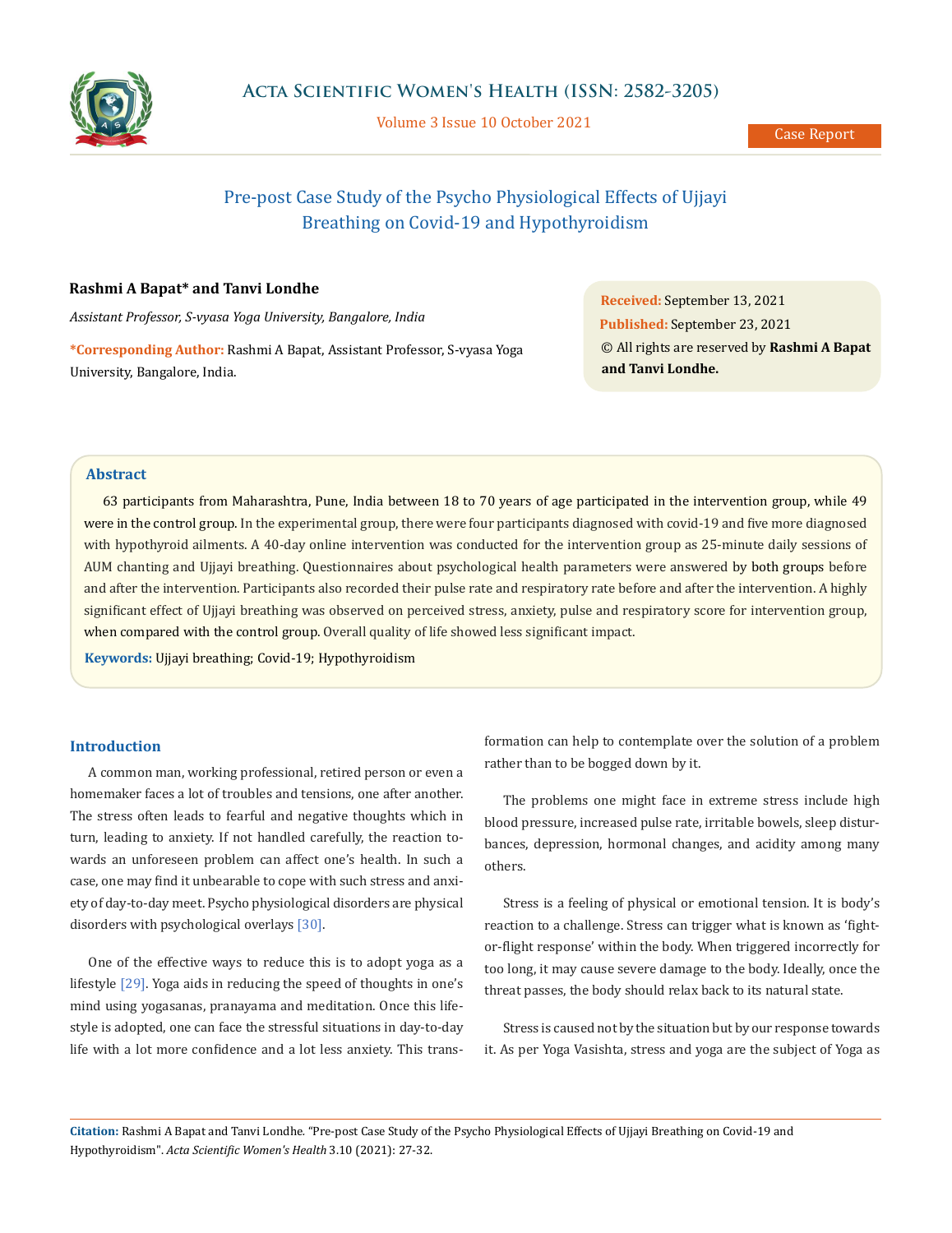'Adhijavyadhi' i.e., bodily disease (Vyadhi) born out of (ja) mental unrest. At the occurrence of a stressful situation, sympathetic system within the body tries to mitigate the response of the external event, whereas the parasympathetic system is activated to balance the changes caused by the sympathetic system. If stress persists continually in the body, the balance between and sympathetic and the parasympathetic system can no longer be maintained. This imbalance begins in the physical body. Constant and frequent disturbances at mind level then percolate the stress into prana body or vital sheath existence, thereby disturbing the breath pattern of the person. If this process continues and this Adhi percolates further into the physical body, there by forms as cause for any disorder or as Vyadhi. However, this percolation can be avoided at the mental body or sheath of intellect body either by breath control or cessation of mind (Patanjal yoga sutra Samadhi pad- 1), Pranayama and intelligently followed health habits (Panchakoshaviveka-Taittariya Upanishad). In other words, by following Shreyas (what one should do for one's well-being) against Preyas (what one likes to do but may not be in the best interest of one's well-being), Vyadhi can be avoided.

It was observed through many research and studies on yoga that integrated approach of yoga-asanas, Pranayama, meditation and OM chanting improve mind control, thereby bringing about relaxation to the body-mind complex. An effective way to slow down the breath is Pranayama, one of the aspects of which is Kumbhaka. There are eight Kumbhakas in total - Suryabhedana, Ujjayi, Sitkari, Sheetali, Bhastrika, Bhraamari, Moorcha and Plavini.

Hatha Yoga Pradipika: The Light on Hatha Yoga', that overall effects of any pranayama are tranquillizing. These practices pacify the body and mind. They simultaneously increase the pranic flow and arouse awareness of the subtle vibration of energy. When the prana is balanced, mind calms down. The discriminating power is restored and well directed, thereby achieving overall wellbeing.

Ujjayipranayama is done with a constriction of the glottis. One must take a feeling of the breath at the throat. A hissing or snoring sound is produced at the throat region  $[14]$ . This sound is

सस्वन (not created artificially), produced by friction of air with the inner lining of the throat is heard only by the one performing Ujjayi. A well-practised Ujjayi Pranayama detaches the doer from all other thoughts including positive and negative thoughts, thus developing pointed awareness. When one's mind becomes relaxed,

calm, and stable, one can take better decisions in adverse situations as well. By performing Ujjayi breathing, random negativity in thoughts is lowered and we can better redirect to constructive thoughts.

Ujjayi has an additional benefit with respect to increasing productivity and managing stressful situations, which prevent one from the urge to multitask. It is known that the human brain is usually incapable of multitasking in the true sense [5]. What gives the illusion of multitasking is more accurately described as switchtasking, where the individual switches their attention from one task to another rapidly. Switch-tasking is usually detrimental because it has three major negative consequences – it leads to longer finishing time, more mistakes and increased stress levels. If in case of such stressful situations, one takes a few minutes to concentrate on Ujjayi breathing, it helps improve their concentration and clarity of thoughts, which lead to better prioritizations and efficient work.

A layman in his busy daily schedule and tensions may not be able to do perform Ujjayi Pranayama to its full extent. So, by going from difficult to easy but proper way, only Ujjayi breathing is taken into the scope of this study.

As stated in classical yoga texts like Hatha yogpradeepika controlling over (Prana) the vital force is an extremely tedious process which requires alertness, awareness and a lot of patience and consistency. So, there is a need for a safe process of Pranayama which is simple, understandable and practicable. If such a process is discovered, it will not remain limited to classroom studies and will be adopted by a wide cross-section of the society. Since Ujjayi breathing does not necessitate dedicated time or a rigorous training to perform, it is easier to adopt in one's daily routine. Thus, it is important to study the physiological and psychological effects of Ujjayi breathing on lifestyle changes.

## **Method**

#### **Participants**

63 participants, male and female, of the age between 18 years to 70 years were in the Ujjayi intervention group. 49 participants, male and female, of the age between 18 to 70 years were in the control group. In the experimental group, there are four covid-19 affected and five hypothyroid cases.

**Citation:** Rashmi A Bapat and Tanvi Londhe*.* "Pre-post Case Study of the Psycho Physiological Effects of Ujjayi Breathing on Covid-19 and Hypothyroidism". *Acta Scientific Women's Health* 3.10 (2021): 27-32.

28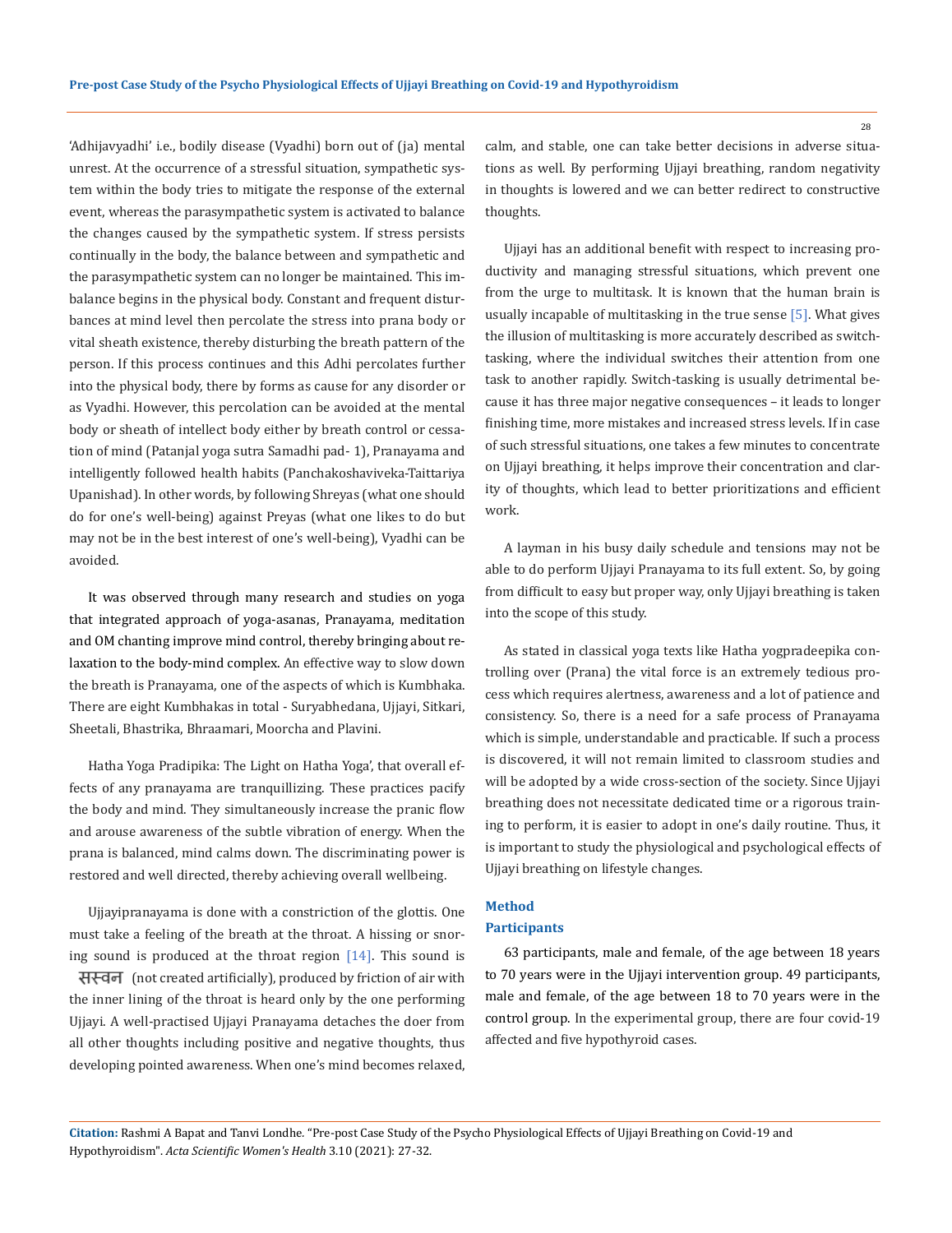### **Materials**

Following 3 questionnaires were distributed to all participants to both groups electronically via Google Forms.

- **• Perceived Stress Scale (PSS)**: By Sheldon Cohen, This questionnaire contains 10 questions regarding perception of stressful situations.
- **• State Trait Anxiety Inventory (STAI):** Developed by Charles Speilburger, This questionnaire contains 20 questions about the anxiety perceived by the participants.

## **Procedure**

An online intervention was carried out using Google Meet video conferencing application for 40 days excluding Sundays for 25 minutes daily. The format of the daily session was as follows:

• Starting prayer in a sitting position of any comfortable posture like Sukhasana,Vajrasana,Padmasana or sitting in a chair

- Eleven times omkara chanting
- Ujjayi breathing for 15 minutes, performed by focusing the awareness at the throat region to feel the nada (hissing or snoring sound).
- Sitting quietly for two minutes
- Closing prayer –Chanting of the Shanti mantra, which is a prayer for universal peace.

The control group was not taught Ujjayi breathing. Questionnaires described above were distributed to participants from both the groups before and after the intervention.

## **Data extraction**

Data was extracted among all the cases only for Covid -19 and hypothyroid cases. Then it was assessed into excel sheets and statistical analysis was carried out using standard formulas.

#### **Results**

## **Covid -19 and hypothyroid cases**

| <b>Sr</b><br><b>No</b>    | Gender    | <b>STAI</b>   |       | <b>PSS</b>    |              | <b>Pulse</b>  |              | <b>RR</b>     |              |
|---------------------------|-----------|---------------|-------|---------------|--------------|---------------|--------------|---------------|--------------|
|                           | M/F       | <b>Before</b> | After | <b>Before</b> | <b>After</b> | <b>Before</b> | <b>After</b> | <b>Before</b> | <b>After</b> |
|                           | Mean      | 34            | 27.5  | 16.25         | 12.25        | 80.75         | 77.75        | 15.5          | 12.75        |
|                           | <b>SD</b> | 9.6263        | 4.78  | 3.5939        | 5.678        | 9.9121        | 9.535        | 1.7320        | 1.5          |
| Percentage<br>Improvement |           | $**18.38$     |       | 24.62         |              | $*3.72$       |              | $**17.74$     |              |

**Table 1:** Covid -19 cases result.

## **Hypothyroid patients**

| <b>Sr</b><br>N <sub>o</sub> | Gender    | <b>STAI</b>   |              | <b>PSS</b>    |       | <b>Pulse</b>  |              | <b>RR</b>     |              |
|-----------------------------|-----------|---------------|--------------|---------------|-------|---------------|--------------|---------------|--------------|
|                             | M/F       | <b>Before</b> | <b>After</b> | <b>Before</b> | After | <b>Before</b> | <b>After</b> | <b>Before</b> | <b>After</b> |
|                             | Mean      | 29.2          | 25.6         | 14.2          | 8.2   | 82.2          | 77.6         | 15.2          | 12.4         |
|                             | <b>SD</b> | 7.155         | 6.024        | 3.9623        | 5.35  | 9.4180        | 7.829        | 3.4928        | 1.816        |
| Percentage<br>Improvement   |           | $*12.33$      |              | $**42.25$     |       | $*5.60$       |              | $**18.42$     |              |

# **Table 2**

\*\* Highly significant,

\*significant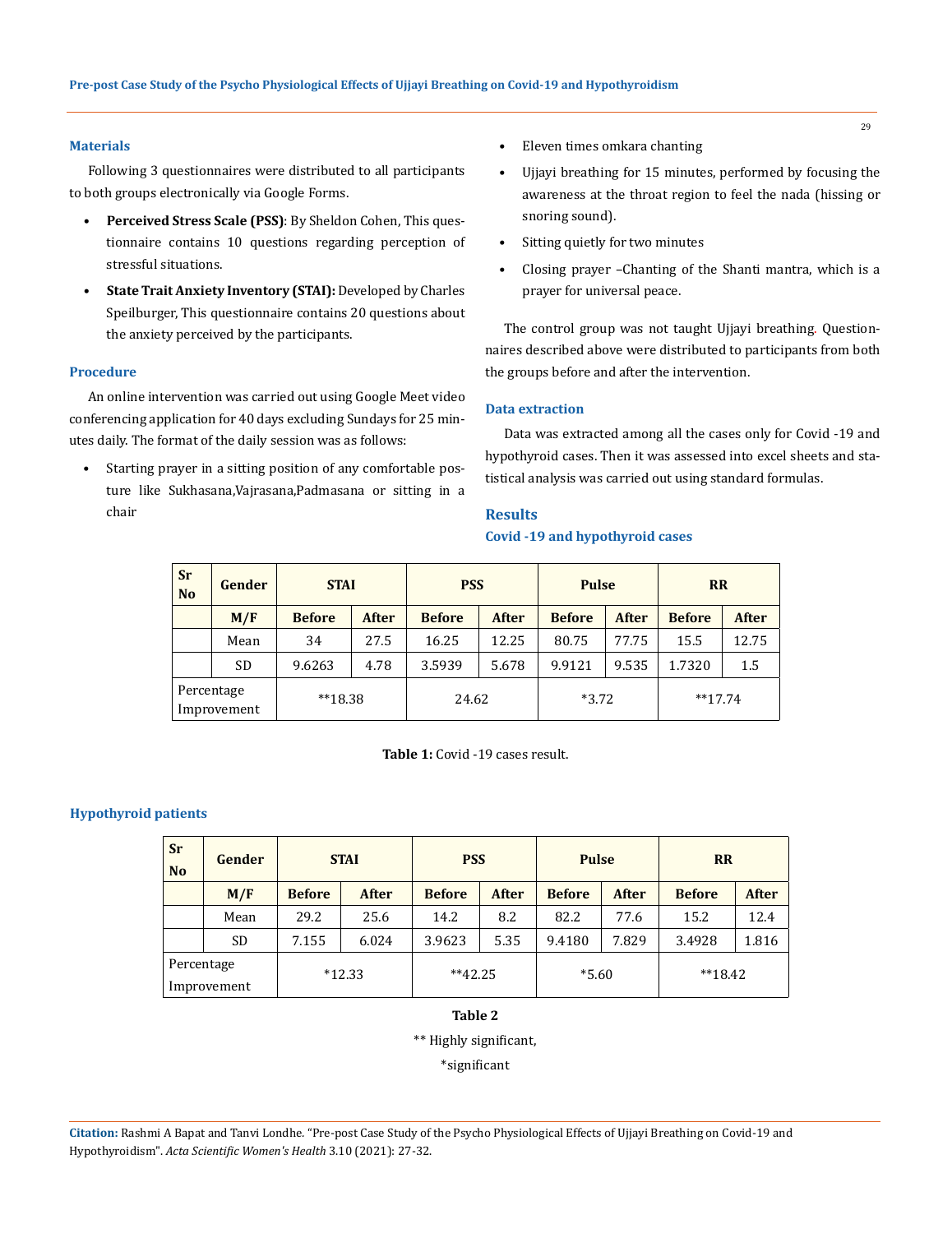Table 1 ujjayi breathing practices show significant improvement (18.38% for STAI and 17.74% for RR). Also, these practices are very safe and useful to reduce anxiety, perceived stress, respiratory rate and there by improvement in physiological functions.

Table 2 ujjayi Breathing Practices show significant improvement (42.25% for PSS and 18.42% for RR) to reduce anxiety, stress and respiratory rate.

#### **Discussion**

The effect of Ujjayi Pranayama on various health parameters has previously been studied [9-11], that Ujjayi breathing has a positive effect on stress relief, anger management and fatigue reduction, thereby achieving holistic well-being.

This signifies that Ujjayi breathing intervention had an extremely significant positive impact in reducing stress, anxiety and improving breath control, which improve overall health.

Compared to the aforementioned parameters, a less significant impact of Ujjayi breathing was observed on improving overall quality of life of an individual. In this case, although the result was positive, the difference of effect between intervention and control groups was less prominent than that of others. This can be attributed to the duration and timing of the intervention. A parameter as broad as quality of life may not be altered by a noticeable amount within duration as small as the intervention span. Moreover, the COVID-19 pandemic going on during the intervention may also have affected the mentality of the participants to some extent. As the results show a positive trend nonetheless, further study can be carried out for longer durations and within more normalized social conditions, going into a detailed study of Ujjayi breathing and overall quality of life.

There were some parameters of concern noticed during the intervention. An on-line group intervention relied heavily on availability of continuous and stable internet connections, which may cause logistical problems in some cases. Moreover, due to the unavailability of in-person connections, some important health parameters, which play a key role in the physiological health, such as blood pressure, thyroid and blood sugar levels, needed to be excluded from the study.

Some of these factors can easily be eliminated and this study can be effectively extended in the future. Especially in the light of such promising positive results on psycho-physiological health parameters, physiological indicators like blood pressure, thyroid levels and SPO2 levels also need to be incorporated and the effect of Ujjayi breathing on these parameters can be studied. As Ujjayi breathing can be incorporated with many routine activities, effect of performing Ujjayi breathing while walking needs to be analyzed with precision instruments. Since Ujjayi breathing has been found to be effective in reducing stress and anxiety, it may also generate a positive effect on improving sleep quality and reducing insomnia.

#### **Conclusion**

Ujjayi breathing practices are very safe and effective in reducing increased anxiety, perceived stress and respiratory rate during covid- 19 pandemic situations and for hypothyroid cases.

# **Authors Note**

The research was carried out to assess the impact of regular Ujjayi breathing on psycho-physiological health on a broad spectrum of people across all walks and stages of life.

#### **Bibliography**

- 1. Amin A., *et al*[. "Beneficial effects of OM chanting on depres](https://www.ipinnovative.com/journals/IJCAP/article-full-text/2476)[sion, anxiety, stress and cognition in elderly women with hy](https://www.ipinnovative.com/journals/IJCAP/article-full-text/2476)pertension". *[Indian Journal of Clinical Anatomy and Physiology](https://www.ipinnovative.com/journals/IJCAP/article-full-text/2476)* [3.3 \(2016\): 253-255.](https://www.ipinnovative.com/journals/IJCAP/article-full-text/2476)
- 2. Ayyangar B K S. "Pranayamadipika". Oriental Longman Limited (2001).
- 3. Belsare K V. "Upanishadancha Abhyas" (2nd ed) Tridal Prakashana (2003).
- 4. C M S., *et al*[. "Effect of short-term Pranayama on perceived](https://www.ijop.net/index.php/ijop/article/view/205)  [stress, sleep quality, heart rate and blood pressure".](https://www.ijop.net/index.php/ijop/article/view/205) *Interna[tional Journal of Physiology](https://www.ijop.net/index.php/ijop/article/view/205)* 7.2 (2019): 111-115.
- 5. Crenshaw D. "The Myth of Multitasking: How "Doing it all" gets nothing done". 2nded, Mango Media (2021).
- 6. Devkule VG. Gherand Samhita (subodh Marathi bhashantar) M/s SharadaSahitya (2005).
- 7. Devkule VG. Hathapradipika (subodh Marathi bhashantar) M/s SharadaSahitya.

30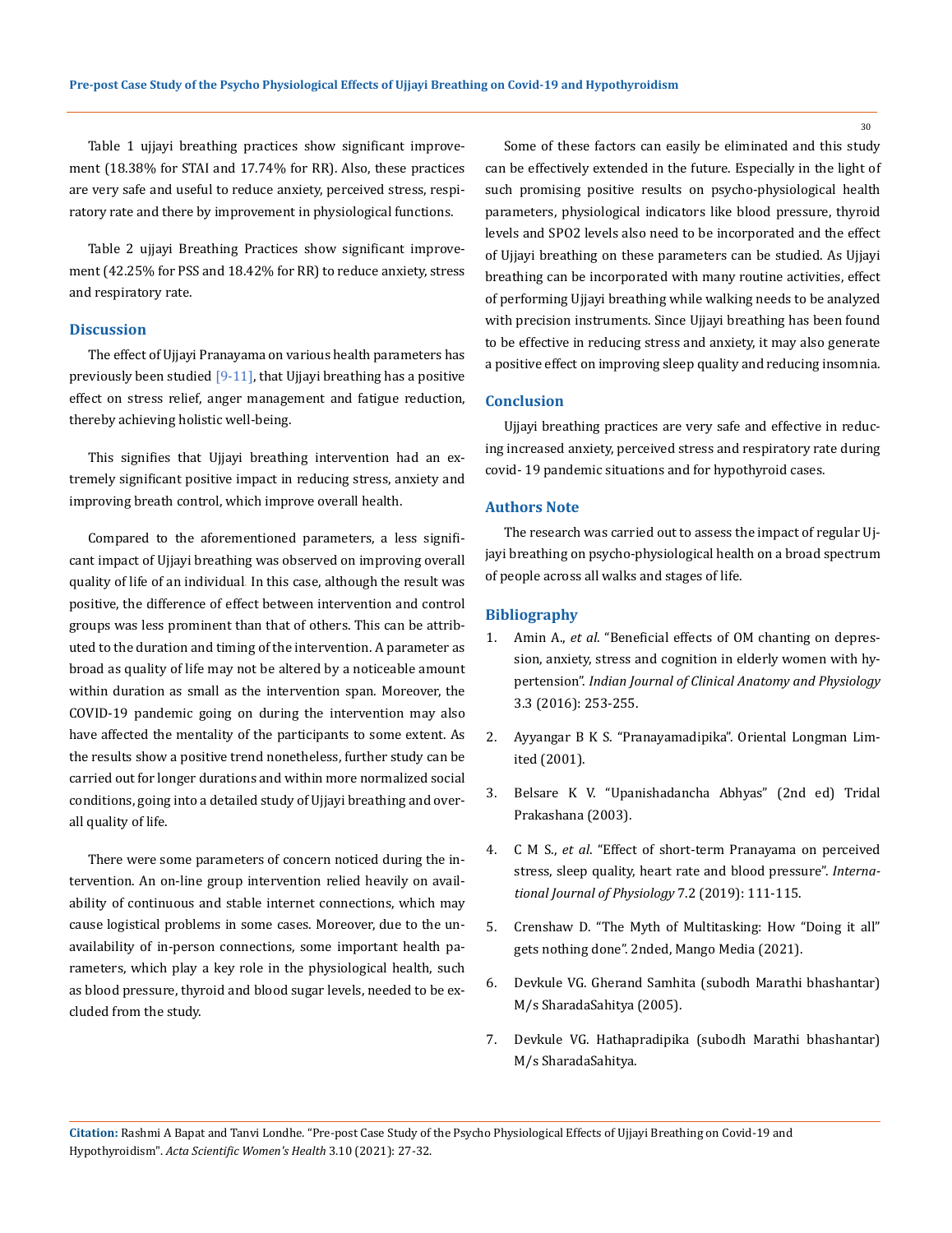- 8. Dr Agashe S. "Yoga Darshana with reference to Vyasabhash" (1sted) MorayaPrakashan (2021).
- 9. Dr. Gore MM. "Sharirvidyana ani yogabhyas" (6th ed) Continental Prakashana (2010).
- 10. Saraswati SS. "Asana Pranayama Mudra Bandha" (4th ed). Yoga Publication Trust (2012).
- 11. Lathadevi GV., *et al*[. "Modulation of cardiovascular response](https://www.jcdr.net/articles/pdf/2140/6%20-%203912.pdf)  [after Ujjayi Pranayama and Shavasana training in normal hu](https://www.jcdr.net/articles/pdf/2140/6%20-%203912.pdf)man volunteers". *[Journal of Clinical and Diagnostic Research](https://www.jcdr.net/articles/pdf/2140/6%20-%203912.pdf)* [6.4 \(2012\): 571-573.](https://www.jcdr.net/articles/pdf/2140/6%20-%203912.pdf)
- 12. Dr JainV and Dr Sharma J. "Effect of yogic intervention: Pranayama on stress". *International Journal of Science and Consciousness* 3.2 (2017): 10-16.
- 13. Sharma KK., *et al*[. "Effect of Yoga therapy on lung functions in](https://www.semanticscholar.org/paper/EFFECT-OF-YOGA-THERAPY-ON-LUNG-FUNCTIONS-IN-Sharma-Udayakumara/0b6da0d9916cf7d9f34de0cf52444de7c22c946c)  respiratory disorder subjects". *[European Scientific Journal, edi](https://www.semanticscholar.org/paper/EFFECT-OF-YOGA-THERAPY-ON-LUNG-FUNCTIONS-IN-Sharma-Udayakumara/0b6da0d9916cf7d9f34de0cf52444de7c22c946c)tion* [10. 4.6 \(2014\): 1857-7881.](https://www.semanticscholar.org/paper/EFFECT-OF-YOGA-THERAPY-ON-LUNG-FUNCTIONS-IN-Sharma-Udayakumara/0b6da0d9916cf7d9f34de0cf52444de7c22c946c)
- 14. Singh T N., *et al*[. "Effect of Ujjayi pranayama on selected physi](https://www.journalofsports.com/pdf/2018/vol3issue2/PartZ/3-2-310-133.pdf)[ological variables on school girls of Chandigarh".](https://www.journalofsports.com/pdf/2018/vol3issue2/PartZ/3-2-310-133.pdf) *International [Journal of Physiology, Nutrition and Physical Education](https://www.journalofsports.com/pdf/2018/vol3issue2/PartZ/3-2-310-133.pdf)* 3.2 [\(2018\): 1211-1213.](https://www.journalofsports.com/pdf/2018/vol3issue2/PartZ/3-2-310-133.pdf)
- 15. Gawali S R and Dhule S S. "Effect of Yoga on Anxiety Levels in Working Women". *International Journal of Science and Research (IJSR)* 2.12 (2013): 2319-7064.
- 16. Gurjar A A., *et al*. "Analysis of acoustic of "OM" chats to study its effect on nervous system". *International Journal of Computer Science and Network Security* 9.1 (2009): 363-367.
- 17. Harne B P., *et al*[. "Survey on Om Meditation: Its Effects on the](https://www.researchgate.net/publication/342513984_Survey_on_Om_Meditation_Its_Effects_on_the_Human_Body_and_Om_Meditation_as_a_Tool_for_Stress_Management)  [Human Body and Om Meditation as a Tool for Stress Manage](https://www.researchgate.net/publication/342513984_Survey_on_Om_Meditation_Its_Effects_on_the_Human_Body_and_Om_Meditation_as_a_Tool_for_Stress_Management)ment". *[Psychological Thought](https://www.researchgate.net/publication/342513984_Survey_on_Om_Meditation_Its_Effects_on_the_Human_Body_and_Om_Meditation_as_a_Tool_for_Stress_Management)* 12.1 (2019): 1- 11.
- 18. [Karmakar K and Gaurav Pant. "Effect of yoga program on qual](https://www.researchgate.net/publication/316284196_EFFECT_OF_YOGA_PROGRAMME_ON_QUALITY_OF_LIFE_OF_OLD_AGE_PEOPLE)ity of life of old age people". *[International Journal of Recent Sci](https://www.researchgate.net/publication/316284196_EFFECT_OF_YOGA_PROGRAMME_ON_QUALITY_OF_LIFE_OF_OLD_AGE_PEOPLE)[entific Research](https://www.researchgate.net/publication/316284196_EFFECT_OF_YOGA_PROGRAMME_ON_QUALITY_OF_LIFE_OF_OLD_AGE_PEOPLE)* 7.4 (2016).
- 19. Lathadevi G V., *et al*[. "Modulation of cardiovascular response](https://www.jcdr.net/articles/pdf/2140/6%20-%203912.pdf)  [after Ujjayi Pranayama and Shavasana training in normal hu](https://www.jcdr.net/articles/pdf/2140/6%20-%203912.pdf)man volunteers". *[Journal of Clinical and Diagnostic Research](https://www.jcdr.net/articles/pdf/2140/6%20-%203912.pdf)*  [6.4 \(2012\): 571-573.](https://www.jcdr.net/articles/pdf/2140/6%20-%203912.pdf)
- 20. [Mahour J and Varma P. "Effect of Ujjayi pranayama on cardio](http://njppp.com/fulltext/28-1476538333.pdf)[vascular automatic function tests".](http://njppp.com/fulltext/28-1476538333.pdf) *National Journal of Physiol[ogy, Pharmacy and Pharmacology](http://njppp.com/fulltext/28-1476538333.pdf)* 7.4 (2016): 391-395.
- 21. Mason H., *et al*[. "Cardiovascular and respiratory effect of](https://www.hindawi.com/journals/ecam/2013/743504/)  [yogic slow breathing in the yoga beginner: What is the best](https://www.hindawi.com/journals/ecam/2013/743504/)  approach?" *[Hindawi Publishing Corporation Evidence-Based](https://www.hindawi.com/journals/ecam/2013/743504/)  [Complementary and Alternative Medicine](https://www.hindawi.com/journals/ecam/2013/743504/)* 7 (2013).
- 22. Metri K., *et al*[. "Pre-post study of efficacy of Aum chanting on](https://www.researchgate.net/publication/340827691_Pre-Post_Study_of_Efficacy_of_Aum_Chanting_on_Insomnia_in_Elderly_Urban_Female_Population_of_Thane_City)  [insomnia in elderly urban female population of Thane city".](https://www.researchgate.net/publication/340827691_Pre-Post_Study_of_Efficacy_of_Aum_Chanting_on_Insomnia_in_Elderly_Urban_Female_Population_of_Thane_City)  *[International Journal of Womens Health and Gynecology](https://www.researchgate.net/publication/340827691_Pre-Post_Study_of_Efficacy_of_Aum_Chanting_on_Insomnia_in_Elderly_Urban_Female_Population_of_Thane_City)* 2.1 [\(2020\): 114.](https://www.researchgate.net/publication/340827691_Pre-Post_Study_of_Efficacy_of_Aum_Chanting_on_Insomnia_in_Elderly_Urban_Female_Population_of_Thane_City)
- 23. Mohan M., *et al*. "Cardiorespiratatory changes during Savitri Pranayam and Shavasan". The Yoga Review 3.1 (1983).
- 24. Muktibodhananda S. "Hatha Yoga Pradipika: The Light on Hatha Yoga" (4th edition (2012) Yoga Publication Trust (1985).
- 25. Nimbalkar P S. Manahswasthyache PrabhaviSadhan: Pranayam (4th ed) YogVidya Niketan (2016).
- 26. Nimbalkar Y S. ArogyasathiYog (23rded) YogVidyaNiketan (2016).
- 27. Prabhupada S. Bhagvad-gita as it is (13thed) The Bhaktivedanta Book Trust (2019).
- 28. Raghuraj P., *et al*[. "Effect of two selected yogic breathing tech](https://pubmed.ncbi.nlm.nih.gov/10874345/)niques on heart rate variability". *[Indian Journal of Physiology](https://pubmed.ncbi.nlm.nih.gov/10874345/)  [and Pharmacology](https://pubmed.ncbi.nlm.nih.gov/10874345/)* 42.4 (1998): 467-472.
- 29. Rampalliwar S., *et al*[. "Reduction of cardiovascular hyper reac](https://www.journalcra.com/article/reduction-cardiovascular-hyper-reactivity-after-12-week-practice-ujjayi-pranayam-and)[tivity after 12 week practice of Ujjayi pranayam and shavasan](https://www.journalcra.com/article/reduction-cardiovascular-hyper-reactivity-after-12-week-practice-ujjayi-pranayam-and)  in adult human volunteers". *[International Journal of Current](https://www.journalcra.com/article/reduction-cardiovascular-hyper-reactivity-after-12-week-practice-ujjayi-pranayam-and)  Research* [8.8 \(2016\): 36041-36045.](https://www.journalcra.com/article/reduction-cardiovascular-hyper-reactivity-after-12-week-practice-ujjayi-pranayam-and)
- 30. [Sansone R A. "Physo physiological disorders and pain medica](https://www.ncbi.nlm.nih.gov/pmc/articles/PMC2848470/)[tion prescription among internal medicine outpatients"](https://www.ncbi.nlm.nih.gov/pmc/articles/PMC2848470/)*. Psychiatry* [7.2 \(2010\): 13-14.](https://www.ncbi.nlm.nih.gov/pmc/articles/PMC2848470/)
- 31. Saraswati S. S. "Asana Pranayama Mudra Bandha (4thed)". Yoga Publication Trust (2012).
- 32. Subramanian V., *et al*. "Neurohemodynamic correlates of 'OM' chanting: A pilot functional magnetic resonance imaging study Bengaluru". *International Journal of Yoga* 4.1 (2011): 3-6.

**Citation:** Rashmi A Bapat and Tanvi Londhe*.* "Pre-post Case Study of the Psycho Physiological Effects of Ujjayi Breathing on Covid-19 and Hypothyroidism". *Acta Scientific Women's Health* 3.10 (2021): 27-32.

31